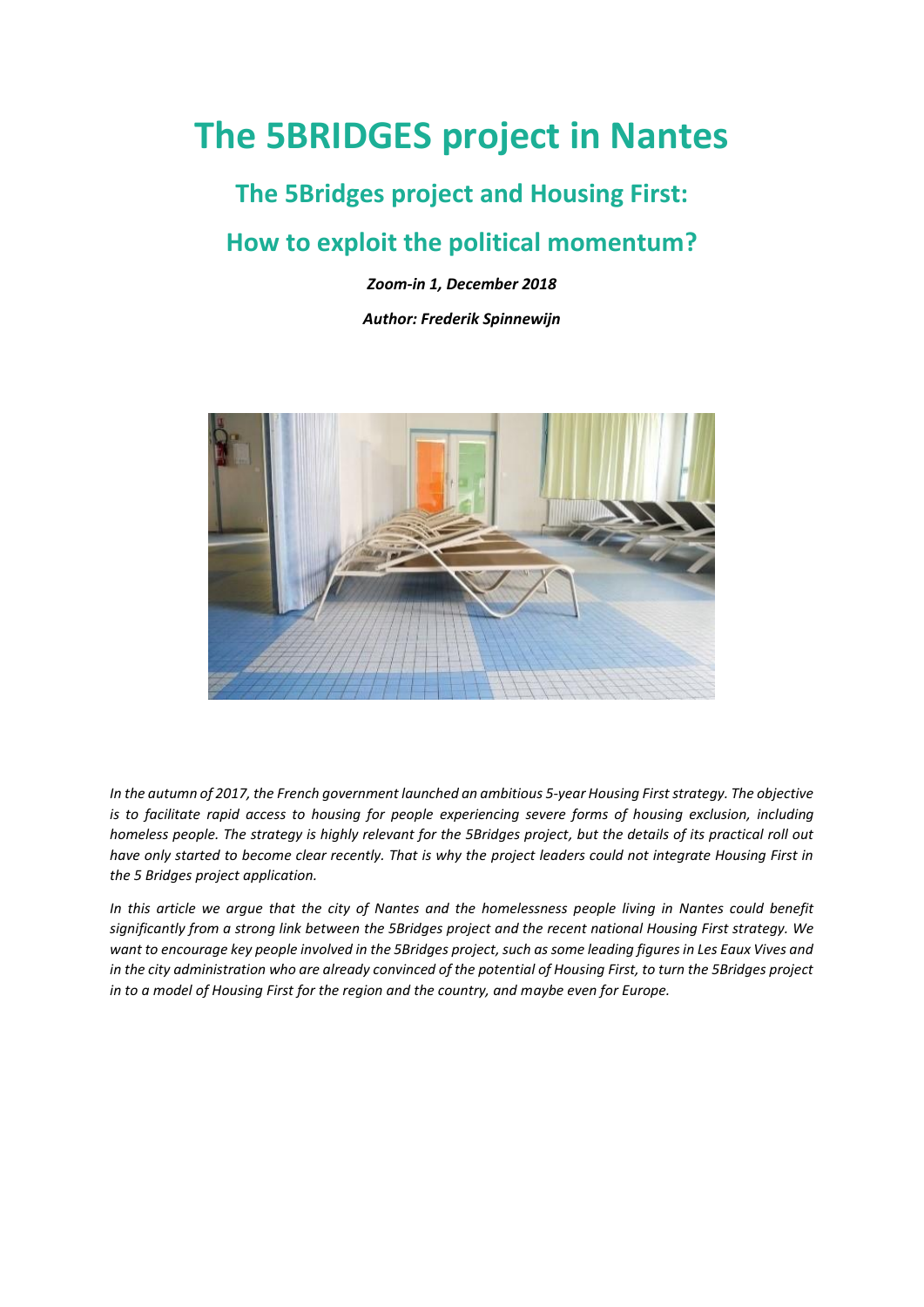# Table of Contents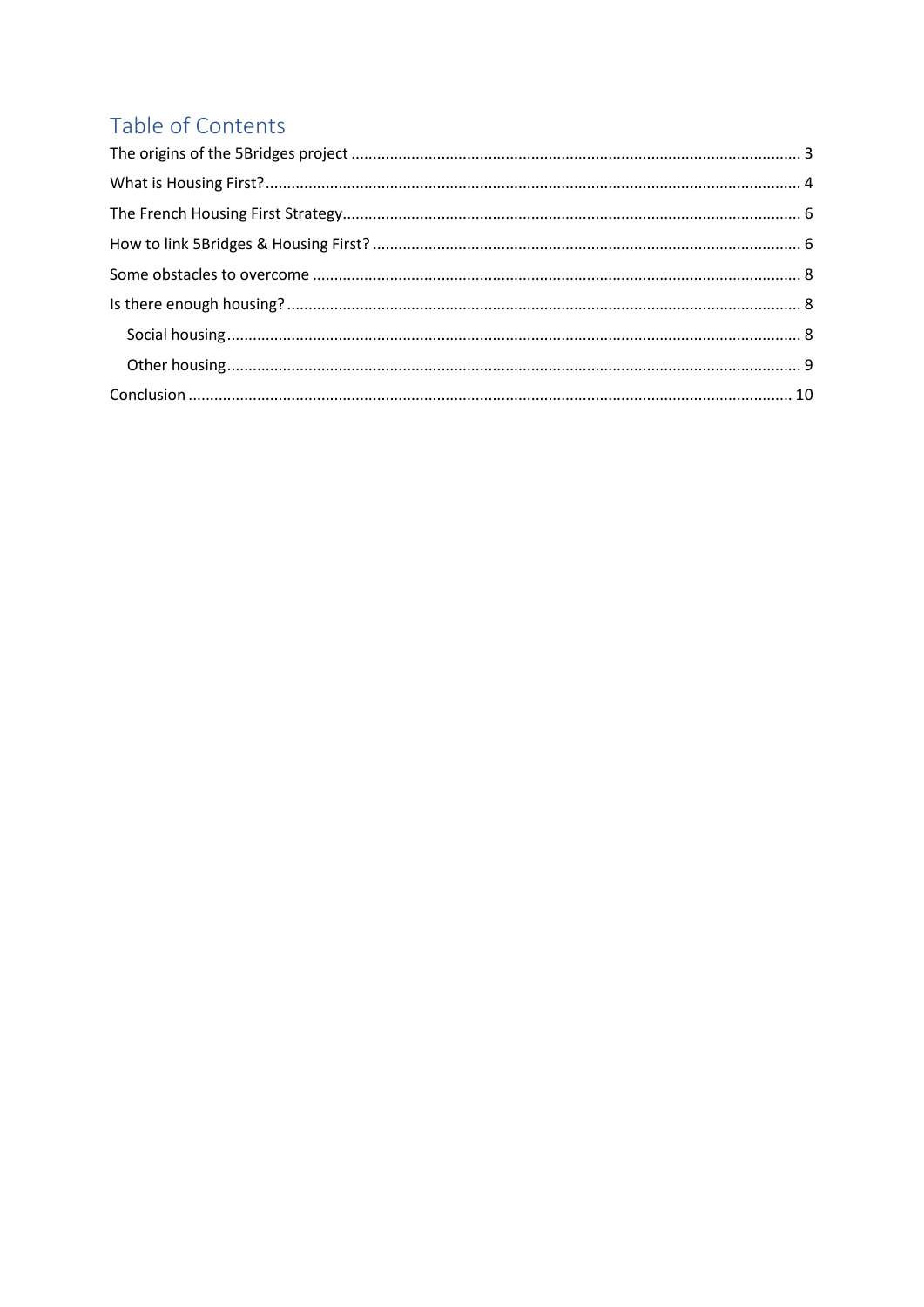## <span id="page-2-0"></span>The origins of the 5Bridges project

The 5Bridges project, as submitted to UIA for funding, wants to provide a solution to the increasingly visible problem of street homelessness in Nantes. Instead of expanding the capacity of night-only shelters in isolated locations at the edges of the city, the authorities opted for the construction of a new and high-quality 24/7 homeless shelter in the middle of a large prestigious urban regeneration project. The site will also include other support services for homeless people as well as a modern social restaurant, an urban farm, and some social economy projects. The ambition is to create an urban space where people who are homeless interact with neighbours and passers-by. The project leaders rightly believe that this will facilitate the integration of homeless people in the society and change the mostly negative perceptions of the local community on homelessness. Such an approach to street homelessness is quite unique in Europe and should be welcomed.

The existing approach to street homelessness in Nantes has become unsustainable. Due to the lack of sufficient beds in 24/7 homeless shelters and the complicated set of rules regulating access to and funding of these shelters, a considerable number of homeless people have no other choice than to stay in one of the few night-only shelters in the city or on the street. To reserve a bed in one of the night shelters, they must call a free emergency help line (115). This sounds easy and straightforward but can be difficult because the emergency help line is often busy, and some homeless people have no easy access to a telephone. Those who do not get through or for whom there are no beds left can still try to find a bed for the night in a small *shelter of last resort*, which is no more than a large room with a few dozen camp beds, no privacy and minimal staff supervision. Every morning all homeless clients are expected to leave the night shelter and spend the day on the street or in other homeless services such as day centres or soup kitchens. For quite a few homeless people moving from one service to the other and securing a bed space for the following night is almost a full days *work*. The fact that the homeless are confronted with restrictions on the number of consecutive nights they can stay in a night shelter further jeopardises their chances to reintegrate into the society. The logic behind these restrictions is to prevent homeless people to get accustomed to the night-only shelter as a permanent living situation. The result, however, is that the many homeless who cannot move on to longer stay shelters because of lack of vacant spaces, spend consecutive nights on the streets of Nantes, which is bad for them but can also be a concern of public order and safety.



*Night shelter of last resort 'La Halte de Nuit' in Nantes*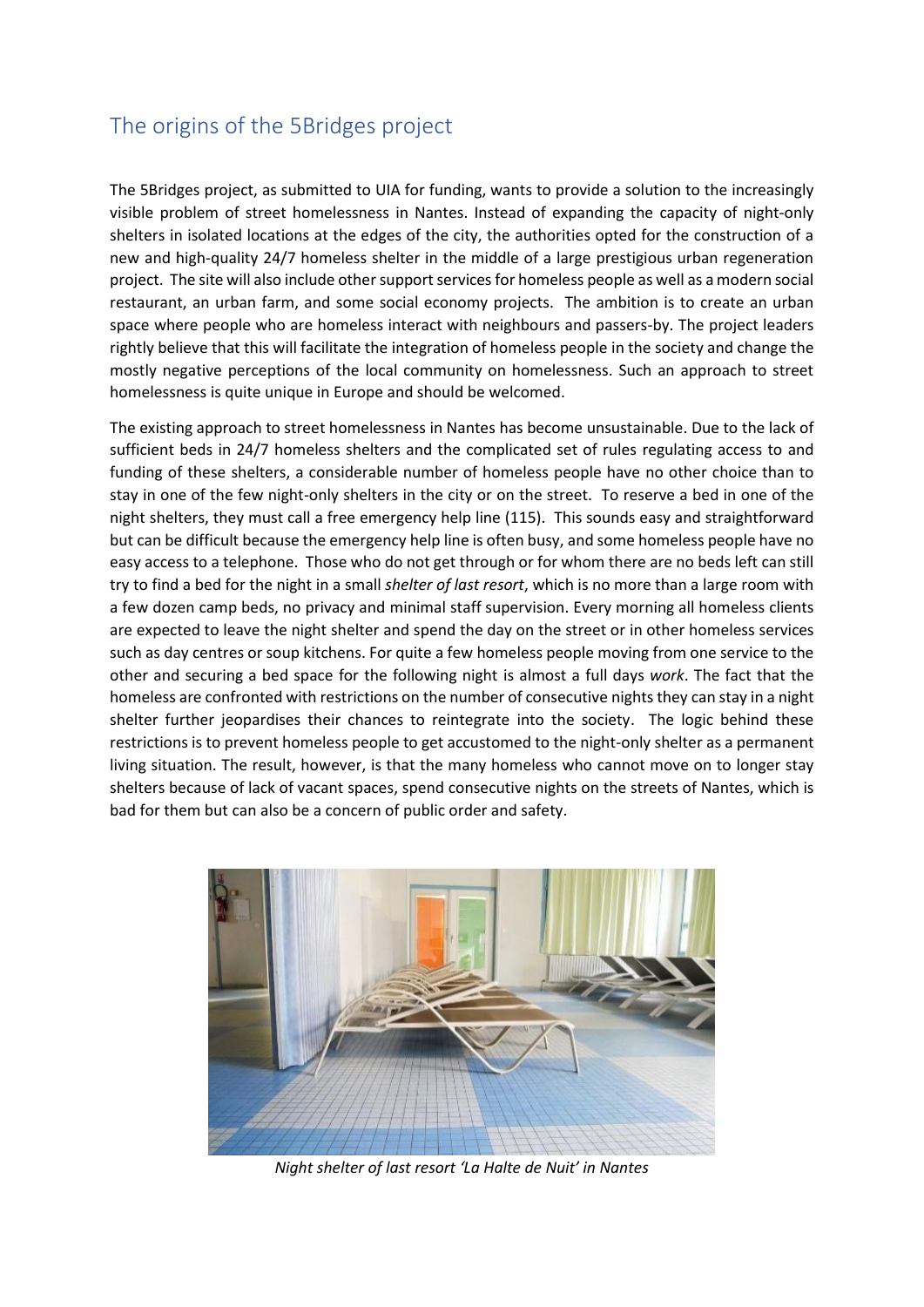There is a growing consensus amongst all relevant stakeholders in Nantes that this way of addressing street homelessness is flawed and does not promote the integration of homeless people in society. That is why the city authorities of Nantes are so determined to make the 5Bridges project a success.

We are convinced that the 5Bidges project as submitted to UIA for funding will have an important positive impact on the quality of life of rough sleepers in Nantes when in full operation. But we also believe that the recently launched Housing First strategy is an unprecedented opportunity to scale up the ambitions of the 5Bridges project and make a lasting impact on how the wider problem of homelessness is addressed in Nantes.

We will describe below what role we see for the 5Bridges project as key actor in the delivery of Housing First in Nantes.

#### <span id="page-3-0"></span>What is Housing First?

Housing First is a *new* approach to homelessness which has been developed in the 1990s in the United States (New York). In its original form it targets homeless people with complex problems such as people with serious mental health and/or addiction problems. A key innovation and main strength of the Housing First approach is that it uses access to permanent housing as a powerful instrument of integration rather than as a reward at the end of a long reintegration process through a diverse, and therefore usually difficult to navigate, shelter *system*. Housing First breaks with the idea, still strongly held in the homeless sector, that homeless people with complex needs are incapable to sustain a tenancy if their social, psychological, relational, and other problems are not under control. It separates the access to housing from the support, and makes housing available to homeless people, even if they do not accept social support.

Housing First is the answer to the flaws of the *Staircase Model,* the most popular approach in Europe, which tends to lead to congestion in the shelter *system*. This model moves homeless people through a variety of temporary forms of accommodation (typically night shelter, short stay shelter, integration shelter, half-way house) depending on how well they progress with their non-housing problems. The *staircase model* tends to keep homeless people locked in temporary, often precarious, living situations because they are considered not *housing-ready* enough to move on to self-contained housing solutions.

In contrast to the limited outflow to permanent housing in the *Staircase Model*, the results of Housing First approach are impressive. The housing retention rate is very high with usually more than 80% of the Housing First tenants still housed after two years. Although the evidence is still somewhat underdeveloped there are strong indications that the impact of Housing First on the different aspects of well-being of the tenants is generally very positive. There is also proof that Housing First can be considerably cheaper than the *Staircase Model*, especially for the most vulnerable homeless people.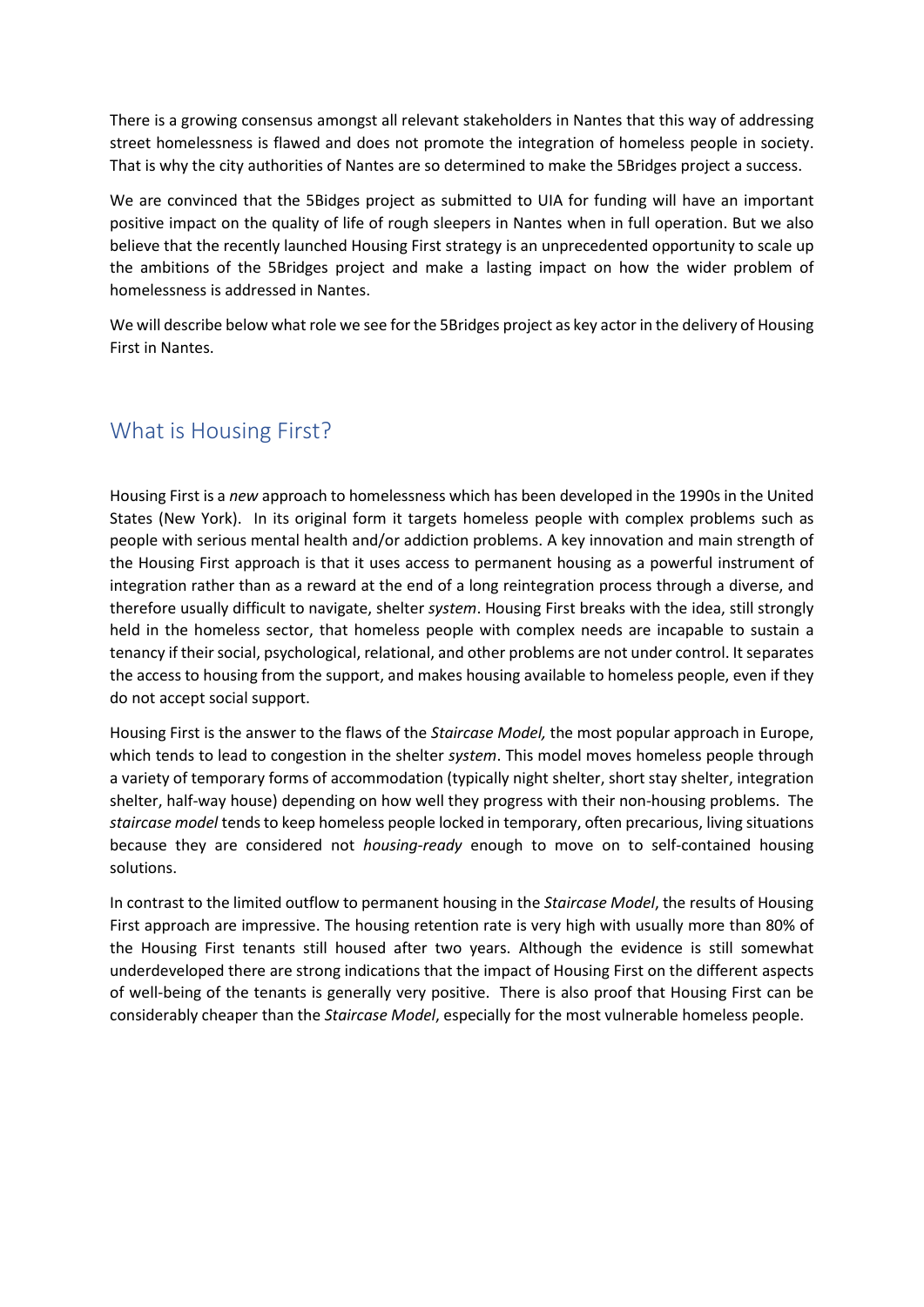

For more information on Housing First, the freely accessible Housing First Europe Hub is a valuable resourc[e www.housingfirsteurope.eu](http://www.housingfirsteurope.eu/)

Finland is the only European country that for the last 20 years has consistently used the Housing First approach to address homelessness. The results are impressive including a reduction of chronic homelessness to functional zero. For more informatio[n https://ysaatio.fi/en/housing-first-finland](https://ysaatio.fi/en/housing-first-finland)

<span id="page-4-0"></span>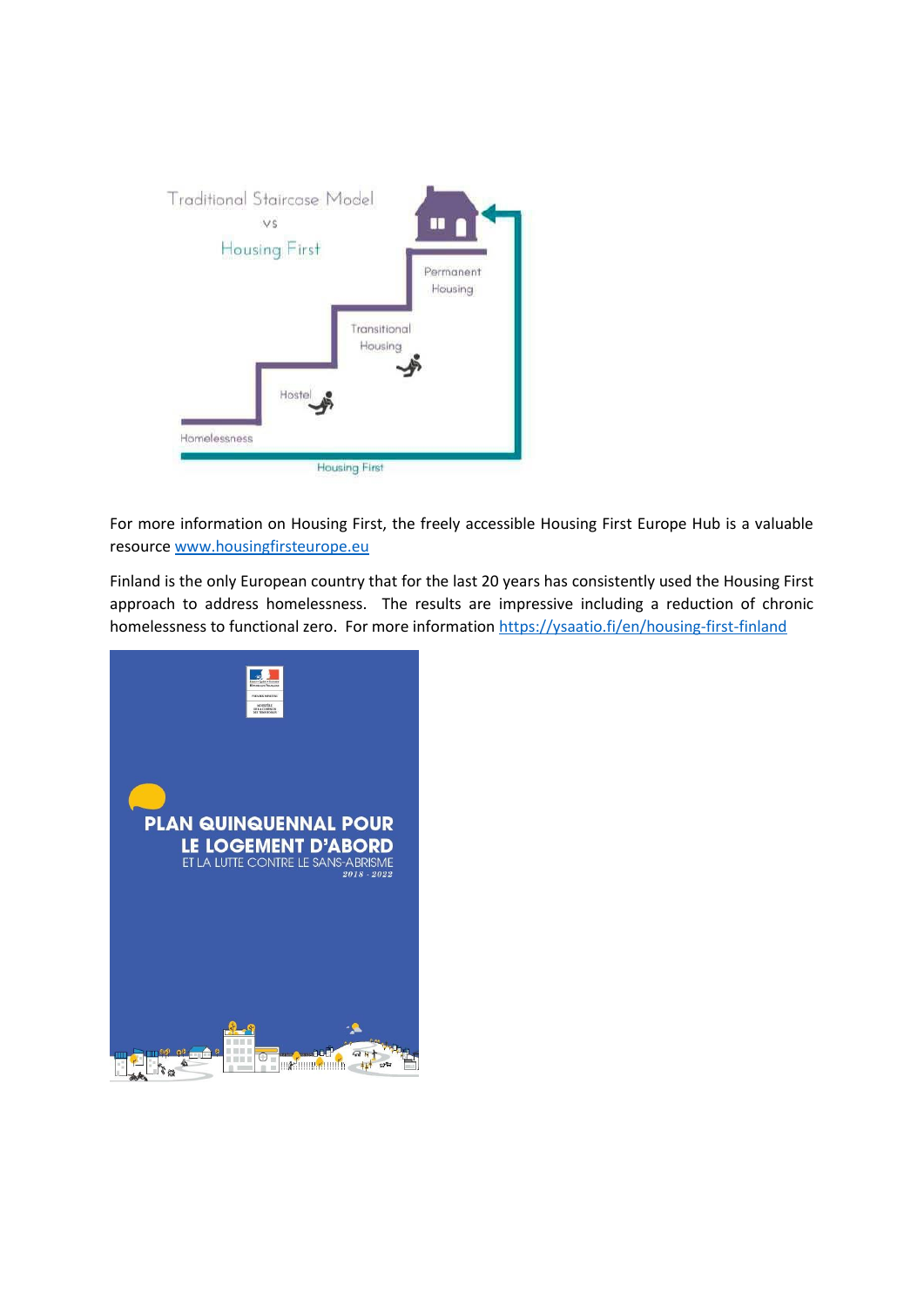## The French Housing First Strategy

The French Housing First strategy has a considerably wider target group than the Housing First approach as developed in the USA. It targets street homeless, but also homeless people in short and long-stay shelter, people living in very inadequate or insecure housing, and people who have been on social housing waiting lists for a too long time. The French strategy also includes a specific programme targeting chronic homeless people with severe mental health needs (*Un Chez Soi d'Abord*) which resembles best the *original* Housing First model. The strategy includes 4 streams of action: production of affordable housing; speeding up the transitioning to stable housing solutions; organisation of social support, tenancy sustainment and prevention of homelessness; and mutual learning and research.

The Housing First strategy in France has the explicit endorsement of the President of the Republic. During a speech in Toulouse 11 September 2017 Emmanuel Macron announced the development of a national Housing First strategy, and promised the production of 40.000 very social houses every year during 5 years, and the production and mobilisation of 10.000 new places in group homes for homeless people (*maisons relais*) and 40.000 new dwellings through social rental agencies for very vulnerable people such as the homeless over the entire 5-year period. This shows the determination n of the government to make Housing First a success, and it makes France one of the most ambitious European countries in terms of bringing Housing First to scale.

Nantes is one of the 24 areas chosen and supported by the government to put the national Housing First strategy into practice. The discussion with all relevant stakeholders in Nantes started in the autumn 2018 and an action plan is currently being finalised. An important lever for the strategy will be the commitment of the city, outlined in the local housing strategy which was adopted in December 2018, to ensure the construction of 6000 new dwellings, of which 2000 social dwellings, each year. Of the 2000 social dwellings probably 200 to 400 will be reserved for the most vulnerable people such as the homeless. On top of this, Nantes also wants to invest in permanent collective housing solutions for homeless people and other very vulnerable groups such as the *maisons relai*s.

It would of course be a wasted opportunity if the implementation of national Housing First strategy in Nantes would happen in parallel to the delivery of the 5Bridges project. It is a welcome coincidence that the accumulated delays with the construction of the 5Bridges site allow for a smooth integration of the 5Bridges project in the delivery of Housing First in Nantes. The fact that some of the key stakeholders involved in the project believe in the potential of Housing First will make a successful integration even more likely.

#### <span id="page-5-0"></span>How to link 5Bridges & Housing First?

As explained above, the site of the 5Bridges Project will include a 24/7 shelter for approximately 40 homeless people. There is a risk that these people could get *stuck* for prolonged periods of time in the shelter because of the lack of focus on swift permanent housing solutions in the project. The 5Bridges project is innovative and exemplary in many respects, but it does not explicitly embrace the Housing First approach to homelessness.

One could even argue that 5Bridges project includes some features of the *Staircase Model*. The 5 temporary social housing units which will be available for the shelter users are a good illustration.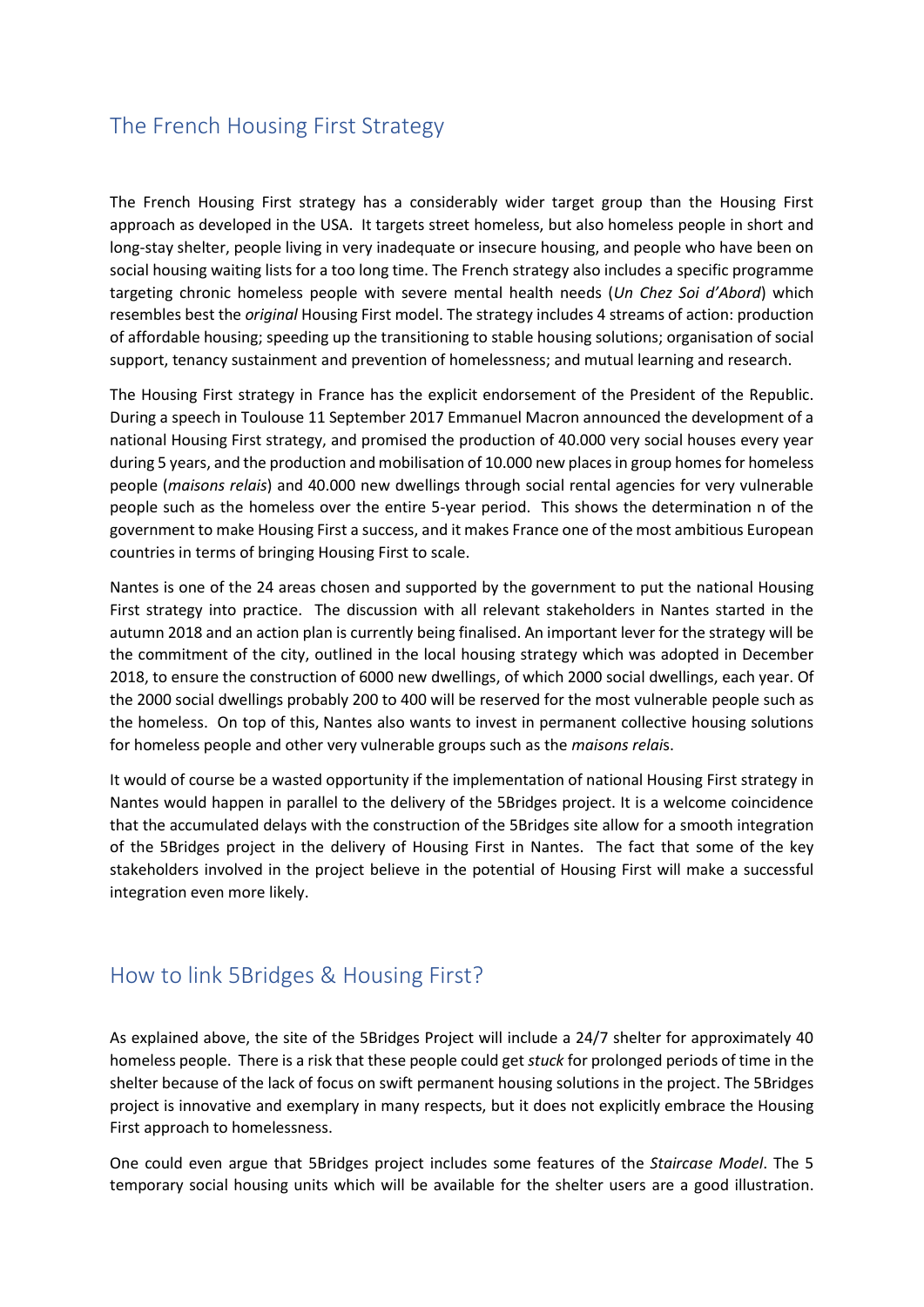Partners involved in the project refer to these units as *trampoline dwellings*. The idea is that housing units will be used as a sort of *training houses*in which shelter users, who have made sufficient progress on their non-housing problems, can test whether they are ready enough to move on to permanent mainstream (social) housing. We know from evidence from several large Housing First experiments, including some in France, that even homeless people with complex problems do not need to be *trained* to become *housing-ready*. Most homeless are able to sustain tenancies from the very start on the condition that the right social support is readily available, and the tenant is empowered to make his/her own decision if and when to take up the offer of support. But even in the logic of the *Staircase Approach*, only 5 training houses for 40 shelter users seems too limited.

This is not a criticism of the quality of the shelter as compared to what exists in terms of emergency shelter in Nantes at the moment. On the 5Bridges sites homeless people staying in the 24/7 shelter will have individual rooms, more personalised support, and will be able to stay for longer periods. But the idea that rough sleepers need some time in a shelter to regain their calm, rebuild strength, and get the basics of their life back under control (a sort of stabilisation period) is at odds with the Housing First approach. In a country as Finland where Housing First has become the main offer for homeless people, there still is limited shelter capacity. But in Finland the shelter functions as a crisis and assessment centre where homeless people stay maximum 2 weeks before they transfer to a permanent housing solution. That is not (yet) the function envisaged for the 5Bridges project.

It is not unthinkable that a limited turn-over of shelter users will impact negatively on the 5Bridges site as a whole. It risks becoming an expensive high-quality shelter for a relatively stable group of 40 homeless people with too few opportunities to move on to a more independent life. It might affect the dynamic interaction with the neighbourhood as envisaged by the project leaders. We know from other projects that shelters with a very stable client base are likely to facilitate more traditional and charitable forms of support. A more empowering interaction with the neighbourhood is more likely when there is a clear outflow of the shelter population to permanent housing solutions on and off site. When there is visible evidence that a social intervention works, the local inhabitants are more likely to reach out in a more dynamic and empowering way.

That is why we think the 5Bridges project should fully embrace the Housing First approach which is currently being developed in Nantes. First steps, such as an action lab devoted to Housing First, are already being taken, but they might be too prudent and too slow.

We believe the 24/7 shelter of the 5Bruidges project could become a Housing First assessment centre from where homeless people transition to permanent housing solutions. As the 5Bridges shelter will be one of the most modern and best equipped 24/7 shelters in Nantes, it will probably *attract* many homeless clients. This will make the quick outflow to permanent housing even more important. The social restaurant, urban farm and other social economy activities located on the 5Bridges site could continue to work with former clients when they are permanently housed elsewhere. We know from research that loneliness and lack of purpose in life are problems encountered by Housing First tenants. The 5Bridges project could provide an answer to these problems.

Some *ex-homeless* could be employed as *peer workers* by the 5Bridges project leaders. With their life experience they often connect more easily and effectively with homeless people than professional staff. After some training the *peer workers* could help to make the swift transition to permanent housing an equally successful experience for the homeless still living on the 5Bridges site. Recent research has highlighted the important role *peer workers* can play in Housing First strategies.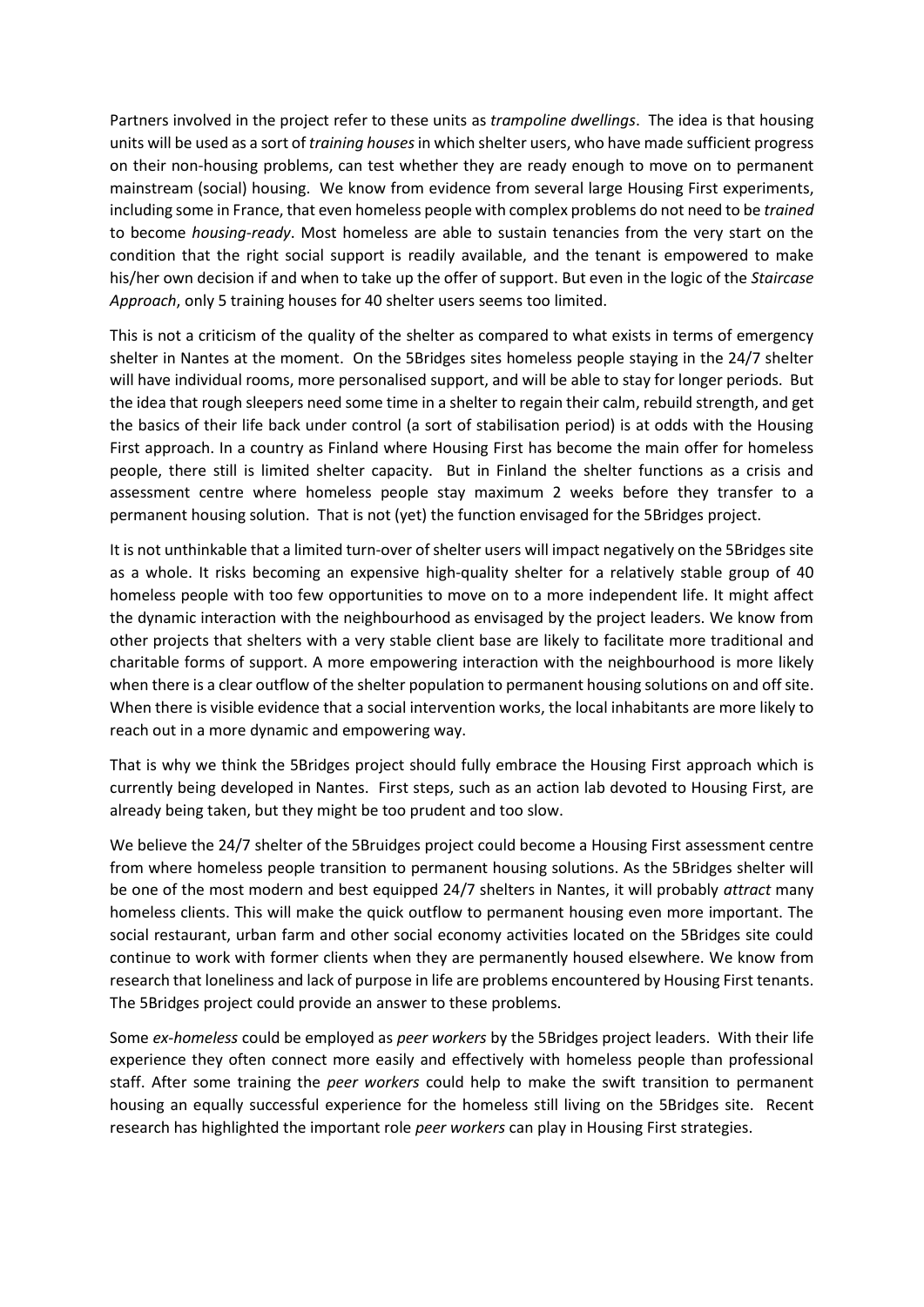### <span id="page-7-0"></span>Some obstacles to overcome

In our view, there are two important obstacles to overcome to turn the 5Bridges project into a key player in the delivery of Housing First.

The first obstacle relates to the possible resistance of staff and volunteers. Housing First requires a drastic shift in the way of working with homeless and formerly homeless people. To make such a shift most staff and volunteers require training and support. Some might not be able to make the shift, but we know from other Housing First experiments that they are usually a small minority. Training programmes on Housing First are available (for instance from the Housing First Hub) and are being developed in France as part of the national strategy.

We know that the interest in Housing First is rapidly growing among staff of most of the partners involved in the Housing First project including the lead partners, the city of Nantes and LEV. The latter is even involved in the setting up of a Housing First project in Nantes independently from the 5Bridges project. But we know from experiences elsewhere in France and abroad that there is a big difference between a healthy interest and applying the Housing First approach in one's daily work. There are ongoing efforts to raise awareness about Housing First among some of the 5Bridges partners and their staff, but we believe there is a need to reinforce these efforts.

The other obstacle concerns the provision of housing. Nantes is a booming city with an increasingly stressed housing market. To make Housing First work, a sufficiently large offer of affordable housing solutions must be made available. During the last year, we spoke with several key people involved in the 5Bridges project about a stronger link with the national Housing First strategy, and their first reaction was, perfectly understandably, rather sceptical. They were not sceptical about Housing First as a theoretical model, but about its practical implementation. Most did not see how it would be possible to find enough affordable and adequate housing units to ensure the fluidity required to make the 5Bridges shelter function as a Housing First assessment centre.

To find out if the scepticism is justified, we met with some major affordable housing providers in Nantes in January. Following in depth discussions, we think we have a better idea of how realistic it is bring Housing First to scale in Nantes and what role the 5Bridges project could play in the scaling.

## <span id="page-7-1"></span>Is there enough housing?

The demand for social housing is high in Nantes. More than 30.000 people are on the social housing waiting list. Nevertheless, there seems to be appetite among the key housing providers in Nantes to do more for homeless people.

#### <span id="page-7-2"></span>Social housing

There are a dozen social housing providers active in Nantes including 4 operators with a stock of more than 10.000 dwellings. We spoke in some detail with the social housing provider which is involved as a key partner in the 5Bridges project (CDC Habitat Grand Ouest). We were surprised to learn that they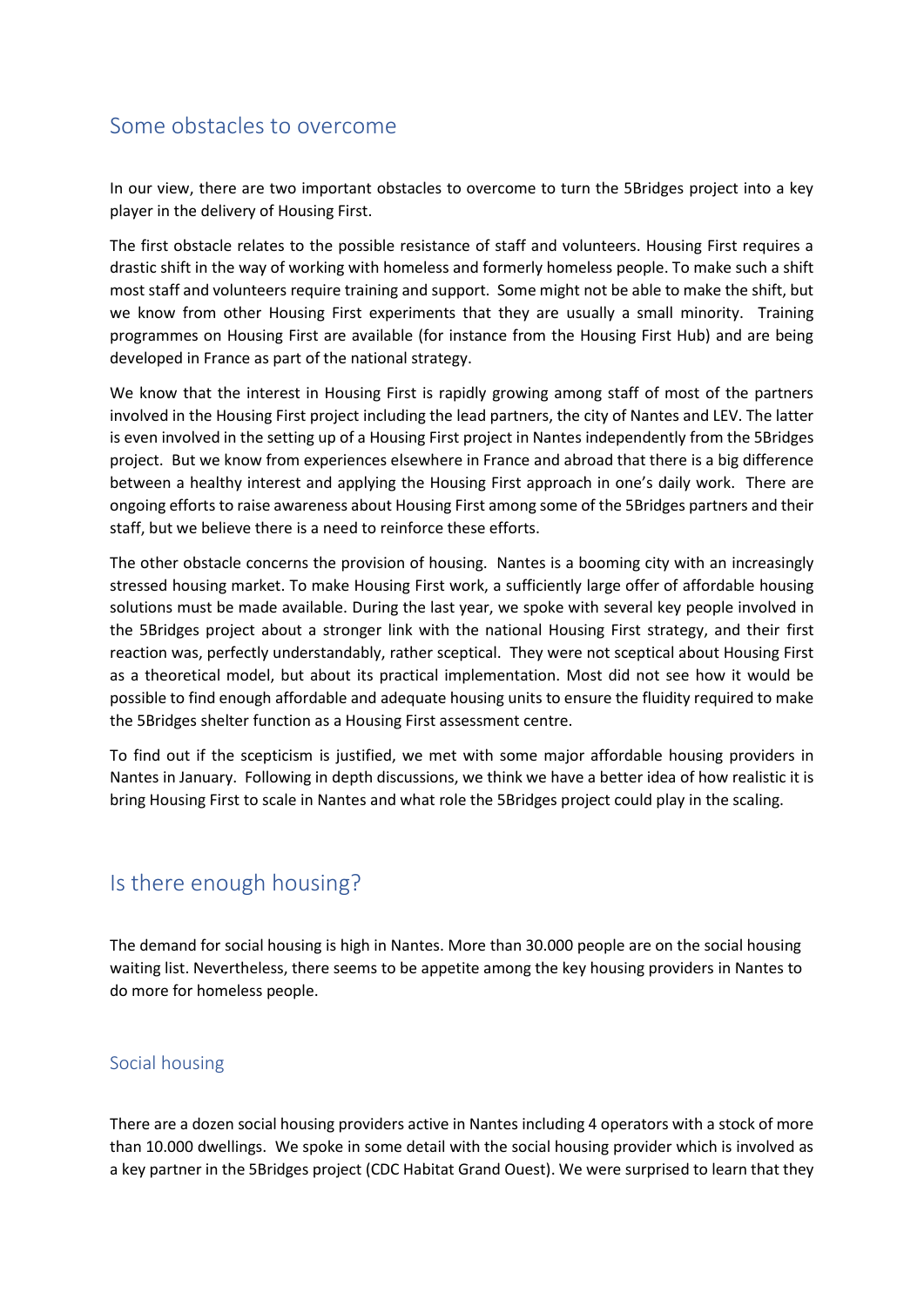considered their role in the 5Bridges project to be limited to the more technical aspects of the project related to the construction of the site. They would, however, be keen and available to be more involved in the core dynamics of the project but were, apparently, never asked. We learned that they would also have the capacity to provide more dwellings for the homeless users of the 5Bridges shelter than the 5 *trampoline* dwellings available on site. We were told that all social housing operators together should, in principle, be able to make 50 social dwellings available for the homeless clients of the 5Bridges shelter on an annual basis. That would probably not be sufficient to ensure a proper Housing First dynamic, but it would increase the outflow towards housing solutions drastically.

It is interesting to note that the cost of the rent for the social dwelling would most probably be covered entirely or almost entirely by the housing allowance to which the tenant would be entitled. The fact that most ex-homeless, certainly those with complex needs, are unlikely to become economically productive and financially independent, and would therefore retain access to the highest housing allowance, makes them potentially an *attractive* target group of social housing providers. Housing allowances are a relatively stable and secure stream of income.

The representative of the social housing sector we spoke stressed that the crux of effective involvement of the social housing sector was the absolute guarantee that the right social support for the ex-homeless tenants was available for as long as required. He was happy to accept the delivery of the social support as defined by the Housing First approach (housing not conditional upon accepting social support), but he was not convinced the funding for the necessary support could be guaranteed under the current rules. It would be useful to investigate whether some of the funding available for support in the homeless shelter *system* could be *recycled* to finance (part of the) support for homeless people moving into social housing.

It is important to stress that the representative of the social housing sector we interviewed was not aware of the Housing First approach. He was interested to learn more but in the time frame of the interview it was not possible to provide extensive information. The positive reaction might therefore be the explained partly by a limited understanding of what Housing First entails.

#### <span id="page-8-0"></span>Other housing

The organisations involved in the socialisation of the private rental sector (*intermediation locative*) and organisations offering collective housing solutions such as the *maisons relais* would in principle also be available to provide (more) housing and housing services to clients of the 5Bridges homeless shelter. The problem is that there are different *homeless routes* into housing, and that the organisations offering the above type of housing solutions have limited control over who to prioritise.

That is why it is of fundamental importance to involve the SIAO (*Service Intégré d'Accueil et d'Orientation*) in the roll out of the national Housing First strategy in Nantes. The SIAO is a public service that processes all demands for shelter and housing from homeless people. Most of the homeless people processed by the SIAO get referred to emergency or reintegration shelters (*Centre d'Hébergement et de Réinsertion Sociale*) because of the lack of affordable housing options available. The implementation of the national Housing First strategy in Nantes will not suddenly enable the SIAO to provide all homeless people with a permanent housing solution. But the political momentum and the extra funding that comes with the Housing First strategy will certainly increase the housing options available to the SIAO in Nantes.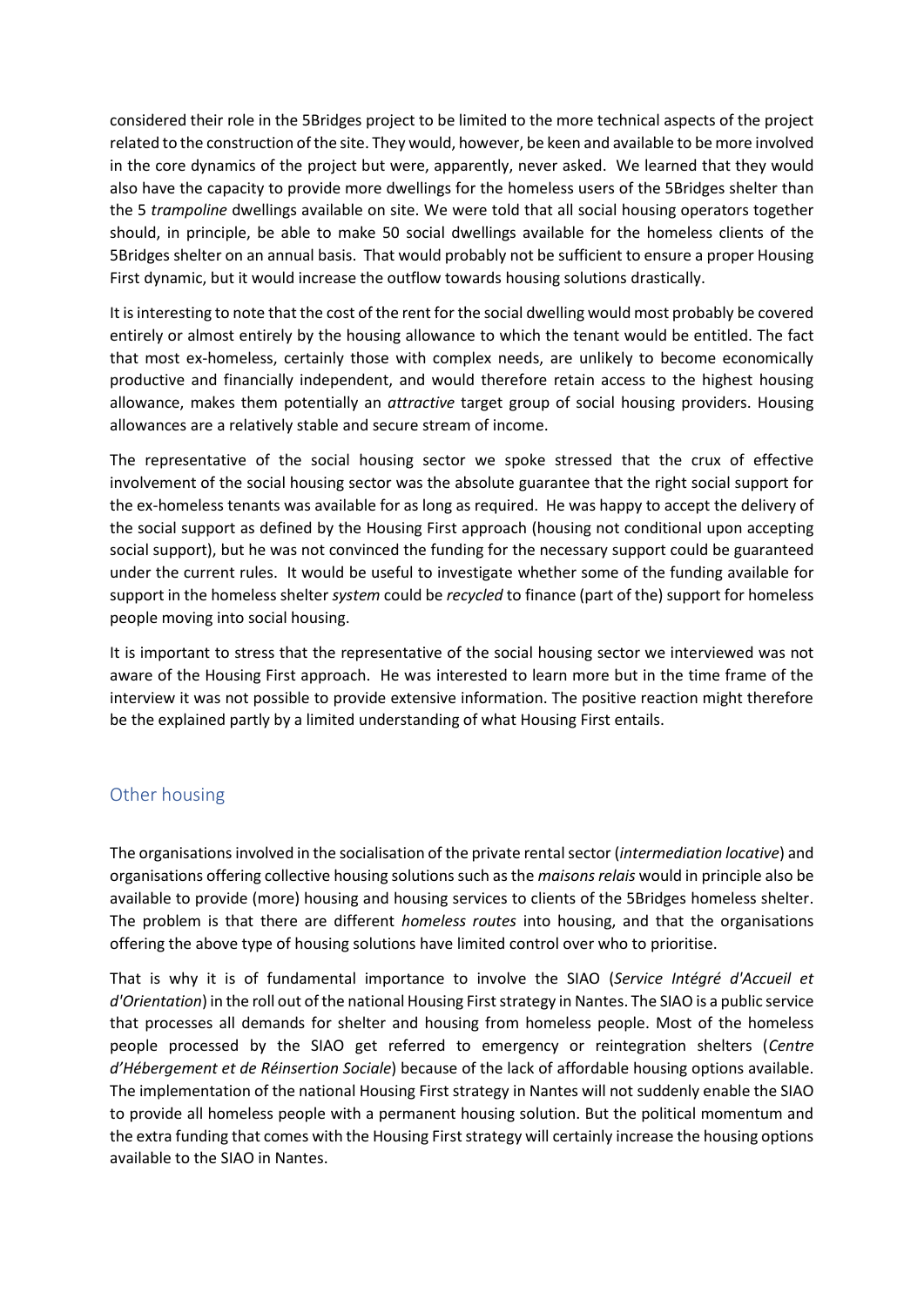The SIAO could help to ensure that at least all the clients from the 5Bridges shelter get rapidly referred to permanent housing options, and not to another short stay hostel or a reintegration shelter. In that way the 5Bridges shelter can profile itself as a *new type* of shelter that fits the Housing First logic and does not keep any of its homeless clients longer than is required for an initial very short stabilisation and a thorough assessment (with a maximum of a couple of months).

As the SIAO in Nantes is managed collectively by most of the major organisations involved in the fight against homelessness, it is important that there is a consensus between all the NGOs that Housing First should become the main offer for homeless people (especially those with complex needs), and that 5Bridges project offers a unique opportunity to transition people quickly from a state-of-the-art homeless shelter, which would specialise in assessment and referral, to permanent housing solutions.

We are of course aware that changes to the system in place for processing demands for support from homeless people and funding of homelessness and housings services is very complex. The system allows the many stakeholders to protect their part of the *market* and secure sufficient income from public sources. But we see no other option. If all shelters only do a little bit of Housing First and favour only the housing solutions they can offer themselves, the Housing First will get to scale at a very slow pace and the dynamic might get lost.

The example of Helsinki (larger urban area has 1.5 million inhabitants), which is considerably larger than Nantes ( metropole has app 650.000 inhabitants), shows us that a city with an effective Housing First policy in place only needs about 50 places in shelter to assess all people becoming homeless and to refer them to the right housing solution. In Nantes that unique assessment centre could over time be the 5Bridges shelter that has a capacity of 40 beds. Of course, a transition period of several years will be required.

#### <span id="page-9-0"></span>Conclusion

Many cities in Europe are thinking about bringing Housing First to scale. The transition from a shelterbased system to a Housing First system is complex. One way is to convince the entire homeless *sector* that Housing First is a good idea, and to change its approach. Another way is to show homeless people that swift access to permanent housing through Housing First is actually possible. Both ways together are likely to produce most effect.

That is what the 5Bridges project could do. By embracing Housing First, it would integrate one of the most effective social innovation of recent times in to one of the most daring and innovative urban renovation projects funded by IUA.

The 5Bridges project has the potential to change the way the local community will think about homelessness and interact with homeless people by integrating a site for homeless services into a large and prestigious urban renovation project. That potential can be further strengthened if the 5Bridges project would not just be a place for emergency support and possible move-on accommodation, but the place to be for homeless people if they want to benefit from Housing First.